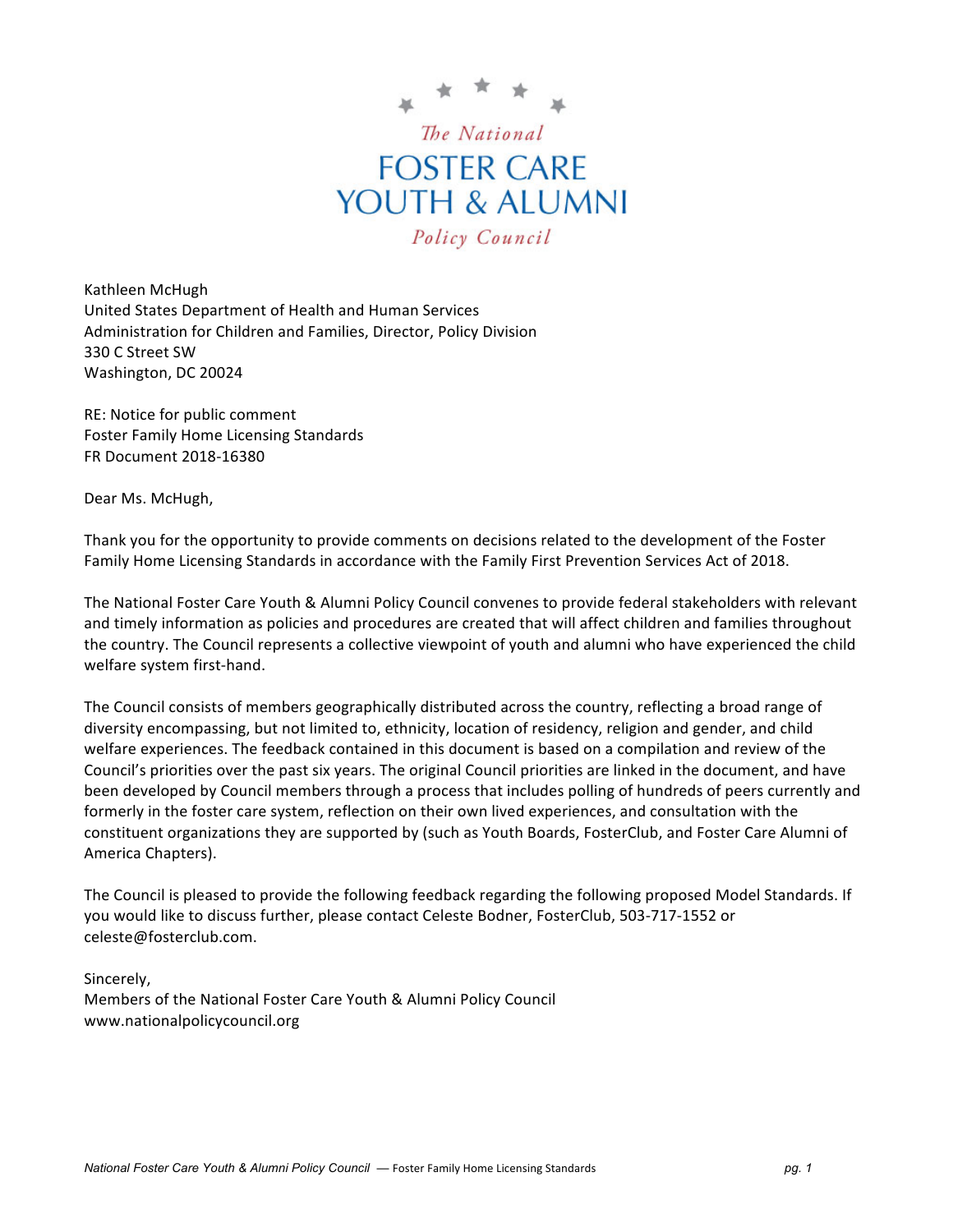# About the National Foster Care Youth & Alumni Policy Council

The National Foster Care Youth & Alumni Policy Council convenes to provide federal stakeholders with relevant and timely information as policies and procedures are created that will affect children and families throughout the country. The Council represents a collective viewpoint of youth and alumni who have experienced the child welfare system first-hand.

The Council consists of 22 members geographically distributed across the country, reflecting a broad range of diversity encompassing, but not limited to, ethnicity, location of residency, religion and gender, and child welfare experiences. The Council advises by:

- Commenting on legislation and policies that impact youth in foster care;
- Proposing recommendations to improve the lives of youth;
- Monitoring and measuring the effectiveness of programs and policies.

Current Council members: Past Council members: Eric Warner, Arkansas Melissa Gutierrez, California Katarina Kabick, California Antionette Rucker, Georgia James McIntyre, Illiniois Kodi Baughman, Iowa Brittney Barros, Michigan Shavonn Smith, New York Latasha Fuller, North Carolina Angela Quijada, North Carolina David Samuel Hall, Oklahoma Danno Mannino, Oregon Michael Teresa Mellifera, Pennsylvania Justin Abbasi, South Carolina Timothy Dennis, Tennessee Jade Tillequots, Washington Samuel Martin, Washington

Ashley McCullough, California Mitchell Findley, California Sarah Pauter, California Sophia Herman, California Withelma Oriz-Macey, California Daryle Conquering Bear, Colorado Diego Conde, Colorado Jeremy Long, Colorado Tamisha Macklin, Colorado Sixto Cancel, Connecticut Jetaine Hart, DC Linda Lee, Florida Mike Dunlavy, Florida Victor Sims, Florida Anthony Stover, Georgia Leland Shelton, Georgia Kintaro Yonekura, Hawaii Carlos O. Rodriguez, Illiniois Dani Townsend, Illiniois Chelsea Faver, Indiana Janessa Senter, Iowa Elbert Belcher, Kentucky Htet Htet Rodgers, Louisiana Jessica Harris, Maine Jessica Henderson, Maine Steven Gower, Maryland Ed Shoemaker, Massachusetts

Tamya McGee, Michigan Jessica Edgar, Minnesota Katelynn Morrison, Montana Amy Peters, Nebraska Daryle Conquering Bear, Nebraska Dashun Jackson, Nevada Madison Sandoval-Lunn, Nevada Emily Quigley, New Hampshire Crystal O'Grady, New Jersey Kaysie Getty, New Jersey Scout Hartley, New Jersey Jarel Melendez, New York Pauline Gordon, New York Tasha StGelais, New York Alexander McFarland, Ohio Isha Charlie McNeely, Oregon Lauren Hoffman, Oregon Brian Morgantini, Pennsylvania Nico'Lee Biddle, Pennsylvania Cortney Jones, Texas Vivian Dorsett, Texas Tasha St Gelais, Vermont Jeremy Long, Virginia Crystal O'Grady, Washington Timothy Bell, Washington Kaylyn Haberland, Wisconsin

The Council is a project in partnership:



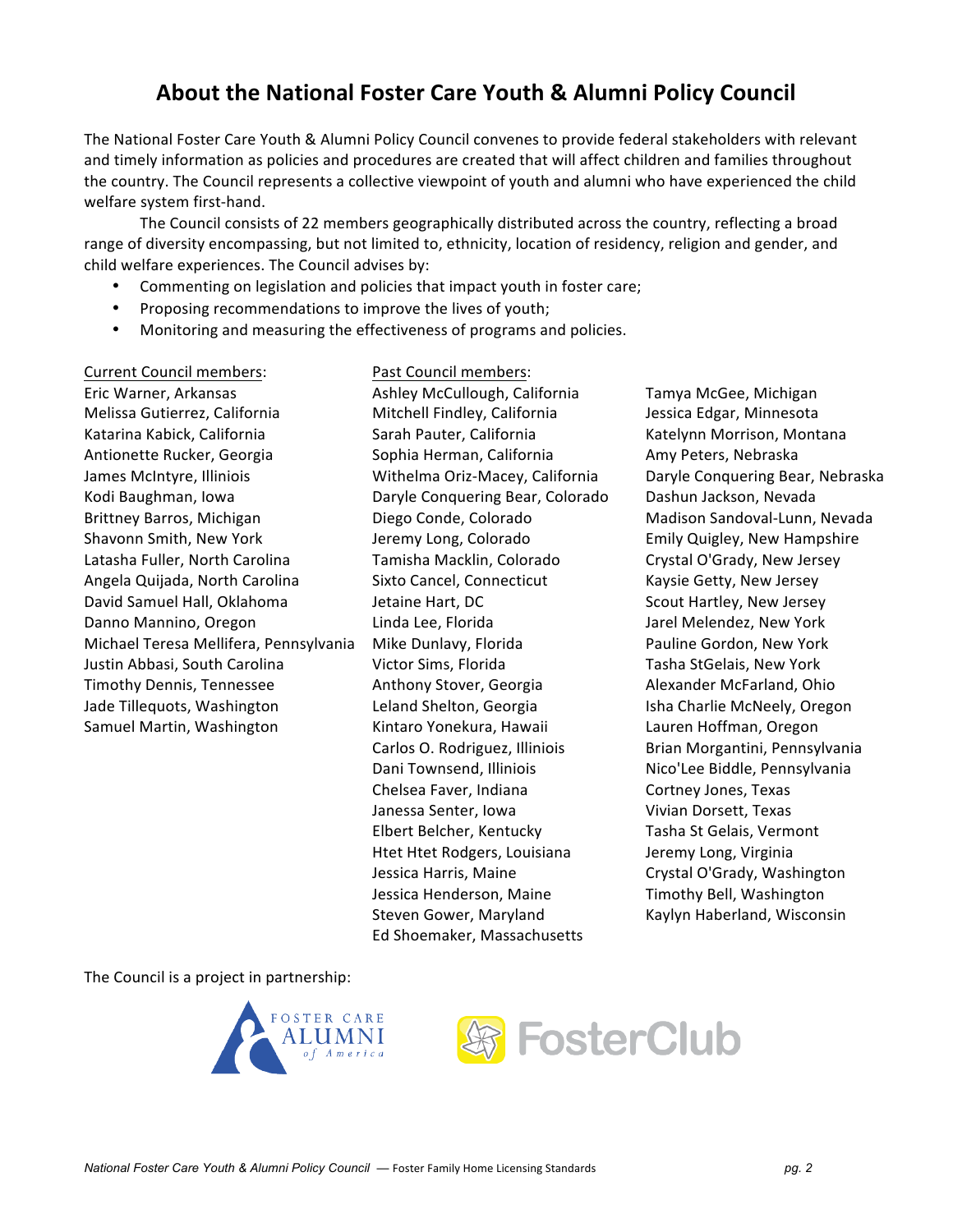# **Overarching Considerations**

The Council wishes to provide three overarching considerations, as the Model Family Foster Home Licensing Standards are finalized and distributed to states and tribes:

**The burdens to becoming a foster parent should be kept to a minimum.** The Council recognizes the urgent need for more quality foster homes in our nation. Jurisdictions should be urged to reduce the administrative burdens wherever possible, and to ensure the processing of application is managed on a timeline that recognizes the urgency of young people awaiting a safe harbor. Agencies should be required to provide in writing, notice to the prospective parent their approval status including specific reasoning for approval or denial.

**More frequent in-home visits.** Foster care is meant to provide a safe place for youth when their families do not have the means or capability of doing so. Too often, the system fails to provide this to our nation's most vulnerable. The Council believes states may be able to better intervene by enforcing regular home visits from caseworkers, to provide accountability for adherence to the standards, to support foster parents in coming into compliance, and to provide young people the opportunity to elevate their own perspective and needs. Unplanned visits to foster homes may be necessary to discover non-compliant situations and help ensure that foster parents are providing a safe and stable home environment for youth. (see *Reducing Vulnerability of Foster Youth to Predators and Sex Trafficking*, adopted 2012)

**Youth and alumni engagement in developing and implementing Standards.** Many Council members have been involved in their communities and states in conducting foster parent training, developing foster home policies, and advocating for youth rights. Youth and alumni engagement in these meaningful child welfare efforts lead, without a doubt, to better outcomes for children and youth served by the system. We urge ACF to require states to develop and implement a youth and alumni engagement plan as they integrate the new Model Family Foster Home Licensing Standards into their jurisdictions, ranging from analysis of current policies and procedures, development of policies that align with the National Standards, development and delivery of foster parent training, resolution grievances, and evaluation of outcomes.

# **Recommendations Regarding the HHS Proposed Model Family Foster Home Licensing Standards**

## **Foster Home Eligibility**

The Council recommends an additional Standard: Applicants must not be denied due to age, ethnicity, national origin, race, religion, sexual orientation, gender identity or expression, marital status, veteran's status, or the presence of a disability.

## **Physical & Mental Health, Background Checks, Home Study**

Comment: The Council is concerned the proposed standards could disqualify potentially loving homes, and specifically kinship (relative) foster homes. Standards should not create unnecessary barriers. Look for reasons to screen in - consider accommodations, especially for kinship placements.

#### **Foster Family Home Health & Safety**

Standard: Swimming pools, hot tubs, and spas must meet the following to ensure they are safe and hazard free (and additionally must meet all state, tribal and/or local safety requirements): 1. Swimming pools must have a barrier on all sides. 2. Swimming pools must have their methods of access through the barrier equipped with a safety device, such as a bolt lock. 3. Swimming pools must be equipped with a life saving device, such as a ring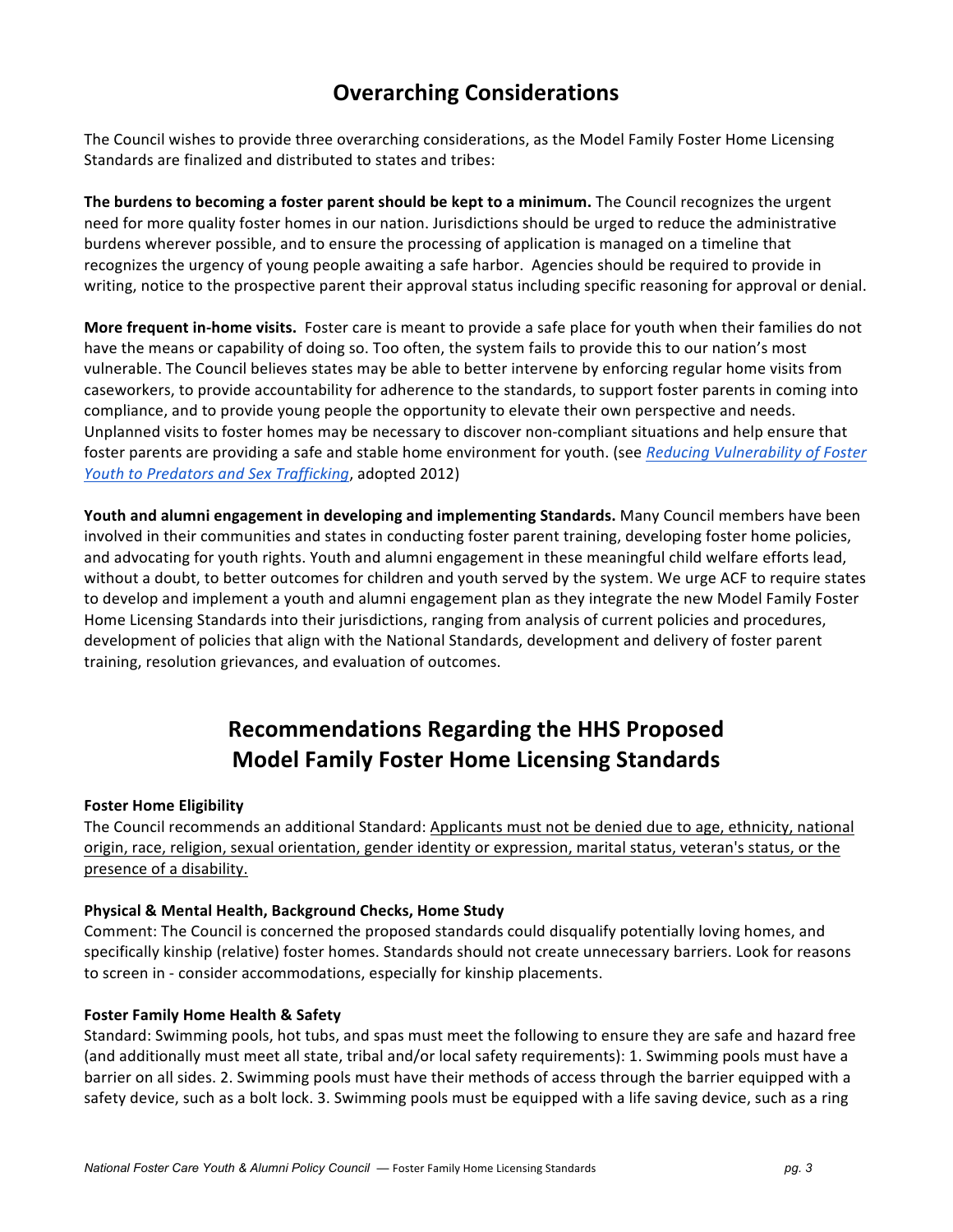buoy. 4. If the swimming pool cannot be emptied after each use, the pool must have a working pump and filtering system. 5. Hot tubs and spas must have safety covers that are locked when not in use. Proposed edit to Standard: Swimming pools, hot tubs, and spas must be safe and hazard free (and additionally must meet all state, tribal and/or local safety requirements), and prevent the child's access, as appropriate for his or her age and development, as indicated by fencing, locked gates, and/or safety covers that are locked when not in use. Swimming pools must be equipped with a life saving device, such as a ring buoy. Comment: Consideration should be given to the age of the child being cared for. Homes should not be required to provide a barrier on all sides or locks for pool access, spas and hot tubs. These home modifications could be cost-prohibitive and/or delay placement, particularly for relatives of older youth, who do not need such precautions. 

Standard: The home must prevent the child's access, as appropriate for his or her age and development, to all medications, poisonous materials, cleaning supplies, other hazardous materials, and alcoholic beverages. Comment: The Council is concerned this standard could provide a barrier to providing normalcy for an older youth in the home and to preparing an older youth for the transition to adulthood. For example, Council members have cited specifically the concern that some jurisdiction require ALL medications to remain locked in the household. The Council has previously highlighted a priority to "ensure we are educated and informed about our choices with medications and mental health treatment plans" (see *Improving Youth Engagement and Access to* Mental Health Services, adopted 2013). In order for a transition-age youth to prepare to manage their own mental health care as adults, it is critical they have the opportunity to practice managing their own medications while still in foster care under the supervision of a foster parent.

#### **Transportation**

Standard: Applicants must ensure that the family has reliable, legal and safe transportation with safety restraints, as appropriate for the child. The Council is concerned about the language "Reliable transportation would include a properly maintained vehicle or access to reliable public transportation, if one is owned; legal transportation would include having a valid driving license, insurance and registration as appropriate and safe transportation would include safety restraints and only adults in the home having a driving record in good standing transport the child."

Comment: The Council is concerned about the language "...and only adults in the home having a driving record in good standing transport the child" may be read to exclude any other transportation of a child or youth. Consideration should be given to the age and development of youth to allow for normalcy, including transportation by coaches, friends, and parents of friends. Further, the language "...and only adults in the home" may be read by jurisdictions to disallow a youth from transporting themselves, if they are to obtain a driver's license. 

## **Training**

Proposed edits to the Standard: Applicants must complete pre-licensing training on the following topics: legal rights, roles, responsibilities and expectations of foster parents; agency structure, purpose, policies, and services; laws and regulations; the impact of childhood trauma; managing child behaviors and disciplinary guidelines; first aid (including cardiopulmonary resuscitation (CPR) for the ages of the children in placement) and medication administration; cultural competence and personal identity; children and youth rights; and the importance of maintaining meaningful connections between the child, siblings, parents, and relatives and fictive kin, including regular visitation. Foster parents must participate in ongoing training to receive instruction to support their parental roles and ensure the parent is up to date with agency requirements, including: educational support (for parents of school-age children and youth); normalcy (for parents of school-age children and youth); adolescent sexuallity and reducing vulnerability (for parents of children age nine and older); transition planning and life skills preparation (for parents of youth age twelve and older);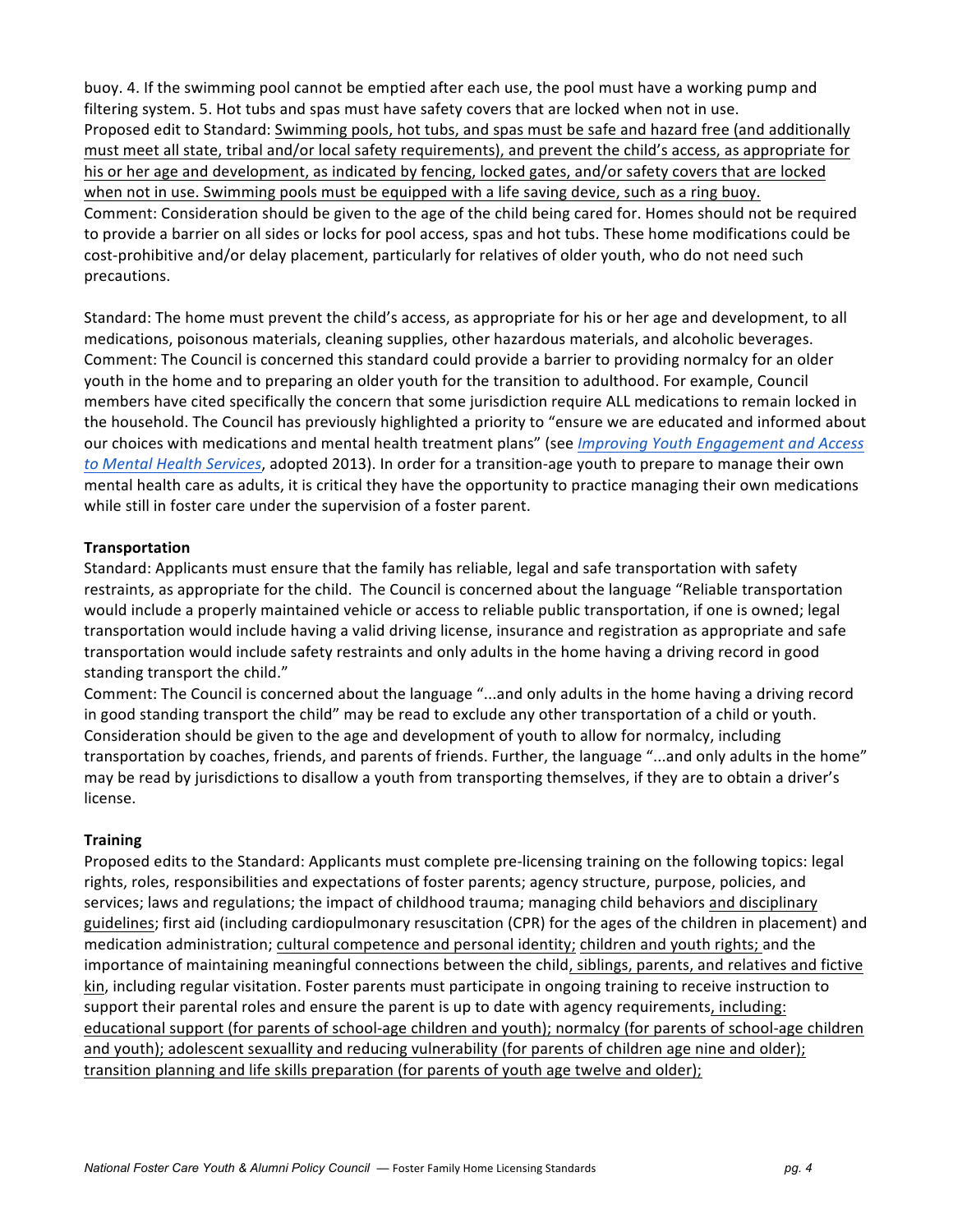Justification for proposed edits:

- Disciplinary guidelines: The Council is concerned that "managing child behavior" may not explicitly include training regarding acceptable, trauma-informed disciplinary guidelines. Caregivers should receive training for de-escalation. (see *Improving Policies and Services in Congregate Care Settings*, adopted 2016)
- Cultural competence and personal identity: Our society often references the saying, "It takes a village to raise a child". For foster youth, that saying is especially true. It is imperative that youth in care not only connect and build relationships with supportive adults, but with the communities they live in and identify with. Our survey showed that being able to create lifelong relationships is important to both current and former foster youth. Specifically, 95% of our respondents reported that it is important for them to be able to create lifelong relationships. (see *Improving Social Capital for Youth in Foster Care*, adopted 2017)
- Children and youth rights: Foster parents should be regularly informed of the rights of children and youth in foster care. Information regarding the rights of youth as well as reporting procedures should be incorporated in trainings and hearings, so that supportive adults may act as advocates for youth in foster care. Foster parents of youth age 14 and older should be aware that youth are entitled to a list of their rights, per federal law. Foster parents should be encouraged to discreetly post a list of rights in the home, and provide young people with access to tools (e.g. phone or email) to report rights violations (see *Implementing PL 113-183*, adopted 2014)
- Parents, and relatives and fictive kin: The Council strongly believes that permanence for a young person involves more than the person/people they are placed with, and connections to other family are critical to well-being and long-term outcomes. Youth should be allowed to use technology and social media in order stay connected to their community and support system. Family relationships should be treated as a right -not a privilege. (Congregate Care)
- Educational support: Young people who have experienced foster care and emerged successfully indicate that someone from their school played a critical role in guiding them – academically and otherwise. Too often, these important stakeholders are not at the table when important decisions are being made about a youth's case plan and team meetings, including foster parents. School placement and supports should take into account the youth's social inclusion, rather than strictly considering academic performance. Foster parents should recognize that school is often a gateway to a youth's social and emotional well being, and often provides a pathway to permanence. (see *Improving the Well-being of Youth in Foster Care,* adopted 2014) Foster parents should receive training to support a young person's access and engagement in 504s and IEPs, thus increasing our educational success and cognitive functioning.
- Normalcy: We believe that normalcy is a critical component for achieving the goals of safety, permanency, and well-being in foster care. When we engage in normal age appropriate activities, we develop the skills to decipher safety concerns, and the lack of normalcy can delay permanency for us. Without normalcy, we often feel like we are different from others and we find it difficult to establish lasting relationships. Additionally, young people and child welfare practitioners alike understand that normalcy is a critical component to well-being. (see *Improving Well-Being by Improving Normalcy*, adopted 2013) Foster parents should receive training that stresses that young people must not be disqualified from extracurricular or other activities based solely on their foster care status. Discussion about prudent parenting and the right to continue to engage in these activities should be addressed during training to help ensure a young person is placed in a family that is able and willing support their needs. For some youth, these extracurricular activities serve as a lifeline to supportive adults, peers we trust, and even to connections that could provide permanence.(*Implementing PL 113-183*)
- Transition planning and life skills preparation: Foster parents play an integral role during our transition to adulthood and could be used as a resource for teaching us the skills that young adults in non-foster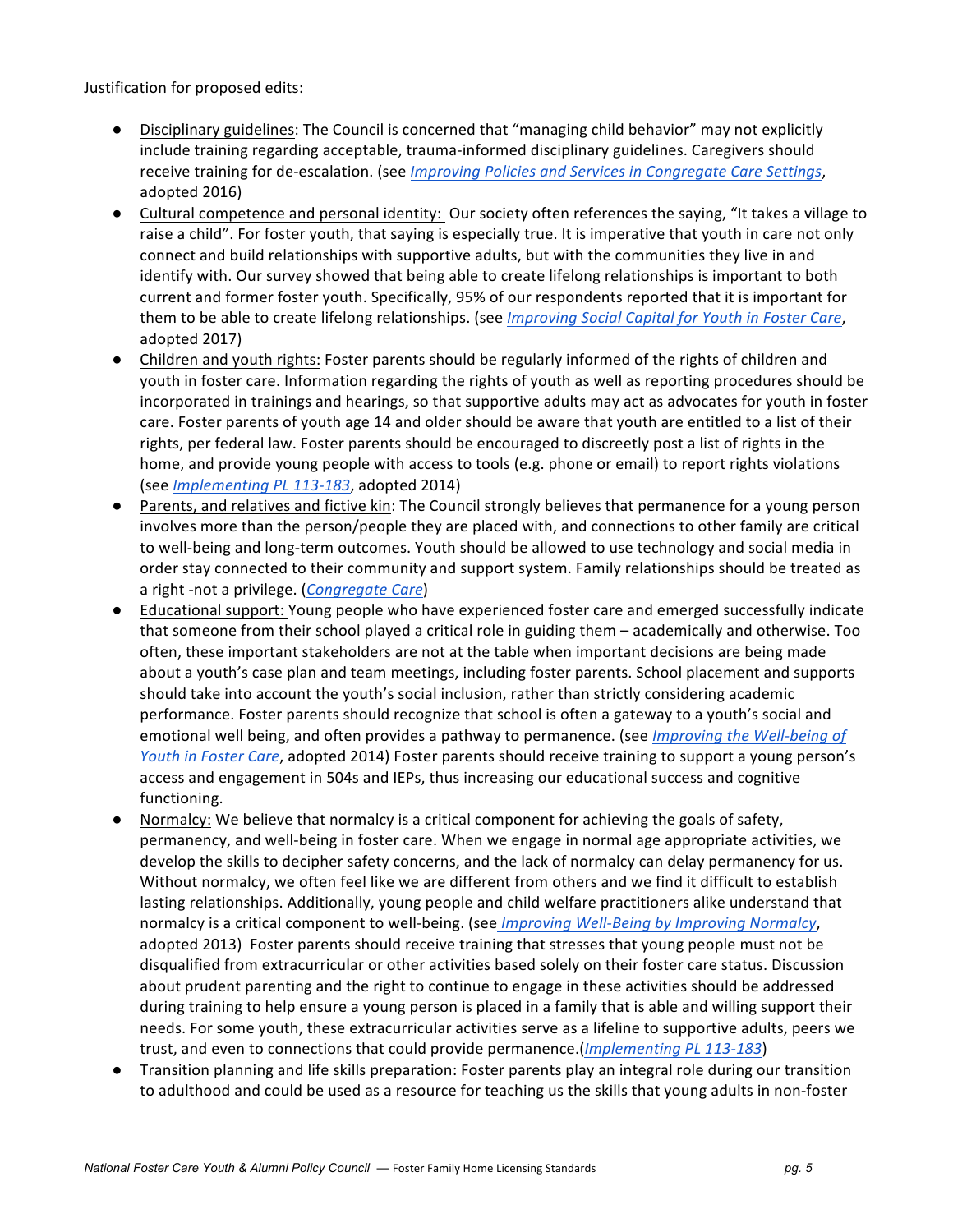homes are learning from their parents. Additionally, foster parents know our skills before we do and their input is important to consider during planning. Foster parents should be trained on the skills we need to know for our transition and help us learn what to expect and what to plan for. They should also tell us how involved they plan on being during our transition to adulthood so that we know whom we can turn to for help when we need it. (see *Improving the Transition to Independent Adulthood*, adopted 2012))

• Adolescent sexuallity and reducing vulnerability Many youth enter the foster care system having already witnessed or experienced violence in the home and/or inappropriate sexual advances or contact. Education for foster parents should include strategies for helping youth who have been exposed to sexual abuse before entering the system. Topics may include: § Identifying possible physical or behavioral signs that a youth has experienced abuse § Identifying triggers in youth that may be caused by traumatic experiences § Adjusting rules or expectations in the house, such as touching, hugging or making eye-contact, if youth are uncomfortable. Poll results also suggest that foster parent education must be carefully crafted so as not to become a source of "tips" for foster parents who may have bad intentions, resulting in increased vulnerability for youth in care. Foster parent licensure should require training on parenting survivors of CSA and domestic sex trafficking, and training hours must be enforced. (*Reducing Vulnerability*)

#### **Foster Parent Assurances**

Standard: Applicants will not use corporal or degrading punishment.

Proposed edits to the Standard: Applicants will not use corporal or degrading punishment, including restraints (unless specifically trained and approved by licensing agency to administer), threat of placement change or withholding visitation, or conversion therapy.

Comment: Council members are highly concerned about the lack of guidelines regarding the methods used to discipline their peers in foster care. The Council urges ACF to consider more specific language to protect the safety and well-being of young people in foster care.

There are several assurances the Council proposes be included in the Standards:

Proposed Standard: Applicants will not allow a known sexual offender into the home at any time. Comment: While statistics are not readily available, the Council conducted a poll of their peers (current foster youth and recent alumni). The results, combined with their own lived experiences, provide an alarming picture of sexual abuse that takes place in the foster home, often perpetrated by an individual allowed into the home by a foster parent. Youth in care need to feel that their homes are safe and secure. Foster parents, in turn, need to be held accountable for keeping youth safe to the best of their ability. (*Reducing Vulnerability*)

Proposed Standard: Applicants shall provide young people with access to their rights and reporting methods. Comment: The Council believes that foster youth have the right to know their rights. (see *Five Ideas*, adopted 2012) It is important that foster youth know their rights and what resources are available to them so that they feel empowered to report abuse and find assistance. It is important they know how to take action when confronted with inappropriate or abusive behavior while in care, such as having information on how to contact their state's ombudsman or other such reporting service. The Council strongly urges the ACF to provide guidance to states that rights are posted and/or readily accessible to young people in foster homes. Foster youth report feeling a lack supportive adults to reach out to when feeling unsafe in a placement. Many Council members recount fears of retaliation from either an agency or a foster parent if they disclosed abuse. Procedures should be developed and foster parents trained to protect youth who elevate grievances. (*Implementing PL 113-183*)